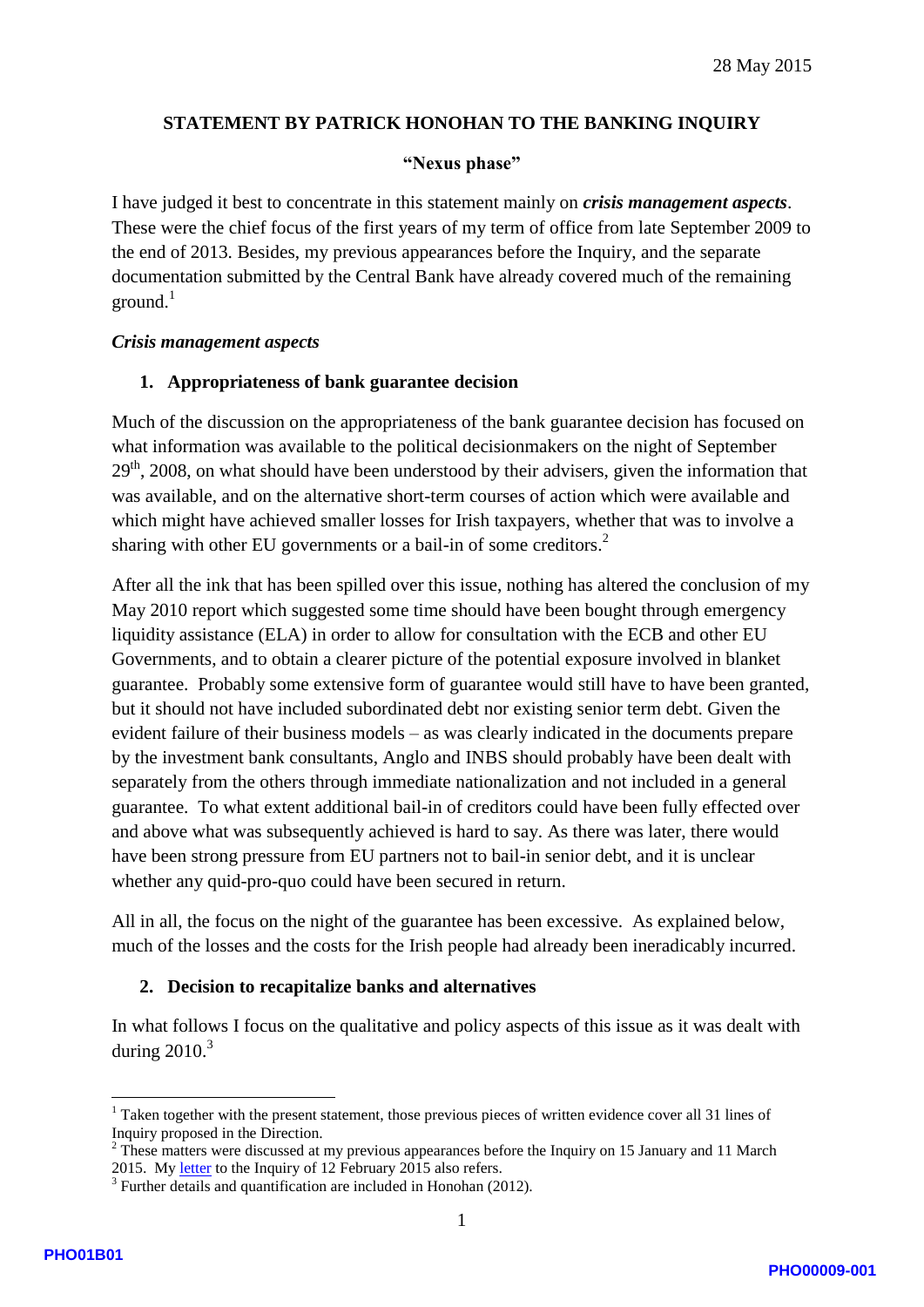Given the existence of a watertight guarantee enacted through the CIFS legislation of October 2008,<sup>4</sup> in designing policy with regard to bank capitalization I was guided by a fixed principle, informed by the Central Bank's statutory mandate, that any event of default by a bank (as would trigger a large cash call on the State ) was to be avoided in view of the financial instability that this would cause. In practice, this implied that the Central Bank had to ensure that all of the guaranteed banks would continue to maintain regulatory capital compliant with international standards. This would help ensure that they had access to the ECB's standard liquidity facilities, as well as, where necessary, ELA.<sup>5</sup>

The second principle applied by the Central Bank was that, for the purpose of defining eligibility for access to Central Bank financing, regulatory capital adequacy would continue to be measured in line with conventional accounting principles.<sup>6</sup> Anglo was the first bank to encounter problems in meeting regulatory capital minima; their management advised in December 2009 that they were likely to breach regulatory minima at end -year following a reassessment of provisioning needs. This information triggered a request to the Minister for Finance for an injection of capital sufficient to maintain capital at the regulatory minimum. The Minister undertook to do so and this led to the creation of a Promissory Note (PN) which was injected into Anglo in March 2010. The amount of the PN was increased several times during 2010 when additional provisioning needs were identified.

While the injection of State capital was essential if the eligibility of Anglo for Central Bank financing was to be retained, it was evident that this might complicate subsequent efforts to impose burden -sharing on Anglo's creditors after the ending of the initial guarantee.

### *NAMA first tranche and the March 2010 capital adequacy review (PCAR)*

When they became available in late March 2010, the initial NAMA valuations (based only on the handful of exposures that had been fully valued in time) implied much higher losses than had been generally expected by industry specialists.

The Central Bank had decided to take the announcement of the valuations of the first tranche of NAMA loan purchases as the occasion to the necessary capital infusions for Allied (AIB), Bank of Ireland and EBS – the going concern guaranteed banks selling loans into NAMA.<sup>7</sup> The requirements announced by the Bank at the end of March 2010 (in what was known as PCAR2010) assumed that all of the NAMA purchases would involve haircuts as large as the

 $\frac{1}{4}$ In order to allow the banks to continue to fund themselves as deposits and bonds matured during the two-year period of the initial guarantee, a further more limited guarantee (known as ELG) on new deposits and bonds was provided by the Government from late 2009.

 $\delta$  Having run out of eligible assets for normal ECB liquidity operations, Anglo requested ELA in February 2009 shortly after its nationalization. The amount of ELA it drew fluctuated up to about  $\epsilon$ 15 billion between then and

late September 2010.<br><sup>6</sup> Of course there was the known potential of a large haircut on the purchase of property-related loans by NAMA, but the prospective losses might not fully affect accounting measures of capital until the losses were incurred. This approach sufficiently balanced the need to ensure adequate capital for prudential purposes with the need to avoid needless and damaging acceleration of the crystallization of the costs of the Government guarantee. It also took account of the existence of the Government guarantee as a form of quasi -capital support.  $\overline{P}$ A capital adequacy assessment of Anglo and INBS was deferred. PTSB too was not included in that special capital adequacy exercise as it was not affected by NAMA purchases.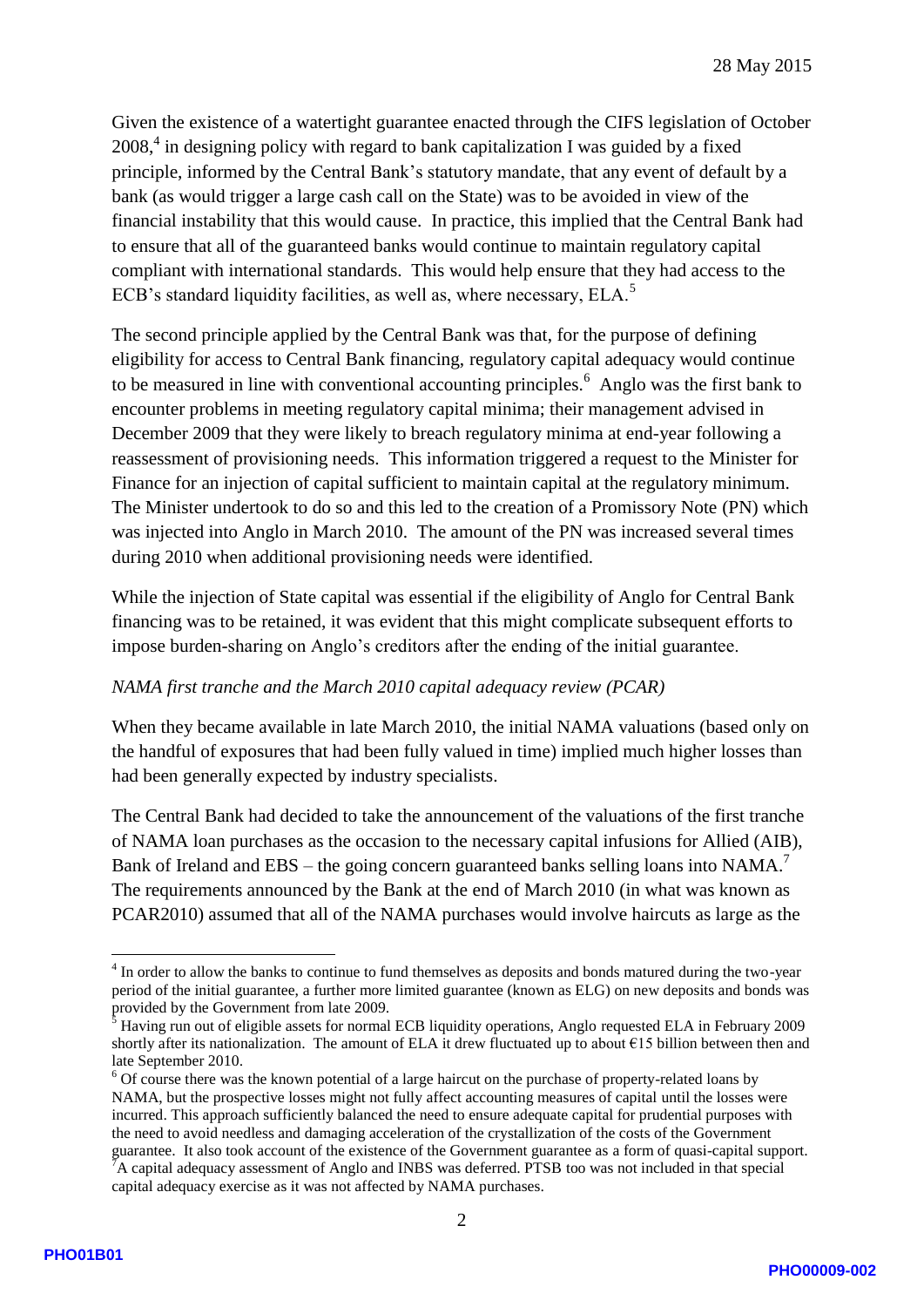first tranche, and also took account of forward -looking loss estimate s in a base case and a stress scenario of the non-NAMA books. For example, a flat 5% loan-loss estimate – much higher than that assumed by the banks' managements themselves – was applied to the residential mortgage portfolios. These banks were also required to reach capital adequacy standards above the existing international regulatory minima – thereby reflecting trends in international regulatory thinking. The banks were given a 9 -month period in which to raise the additional capital needed. Bank of Ireland proceeded immediately to raise capital from the market; Allied (AIB ) started to dispose of some of its noncore assets in order to reduce the additional cash capital needed.

Although PCAR2010 increased projected capital requirements, there was, given the prevailing uncertainty surrounding these badly -impaired portfolios, still a large margin of error which might eventually consume the apparent surplus above international minima. Early hopes in the Central Bank that comfortable over -capitalization could be safely engineered were soon replaced by a concern that there was insufficient information to back what risked being a destabilizingly large need of State capital (when taken into account with the steady deterioration of the remaining fiscal prospects). The situation was complicated by the extended interval over which partial information about the NAMA haircuts would unfold. How could bank solvency be assured throughout this period of uncertainty? The "choreography" of this interval necessarily involved a risky choice between two options.

The first option was to require banks to build an unquestionably ample capital buffer; the problem with this option was the very large potential margin of error in estimates of the NAMA haircuts. To announce a sum that the Government would have to inject so that the banks would have sufficient capital to cover all eventualities would have triggered an immediate loss of market confidence in the Government's finances (putting paid, for example, to the chance of the Government being able to avoid an IMF programme ) .

An alternative, less exigent option was therefore chosen. This required additional capital sufficient to cover NAMA haircuts on the assumption that the first tranche was representative, but without a further buffer in case later tranches were worse than the first. These haircuts were much more severe than that generally mandated for the European CEBS stress test later that summer, but they proved insufficient when information about the second and third NAMA tranches became available in August and September. Additional capital requirements had to be announced in September 2010 for Allied (AIB) and also for Anglo, because of Anglo management's estimate of additional costs imposed by the split and wind down plan that the Government had already announced earlier in the same month.

# *The September 2010 bank funding cliff*

Faced with the steep cliff of bank liability maturities in September, I gave some consideration to possible alternative courses of action which might be recommended to Government.<sup>8</sup> The

<sup>&</sup>lt;sup>8</sup> One such possibility was for the Government to abrogate the bank guarantee (in respect of Anglo and INBS) in August or September 2010 and to bail -in the bond holders and potentially large depositors. While, if successful, such a measure would have reduced the amount paid out to bank creditors by the State, it would also have represented a very large and conspicuous default of the State on a class of creditors which it had created by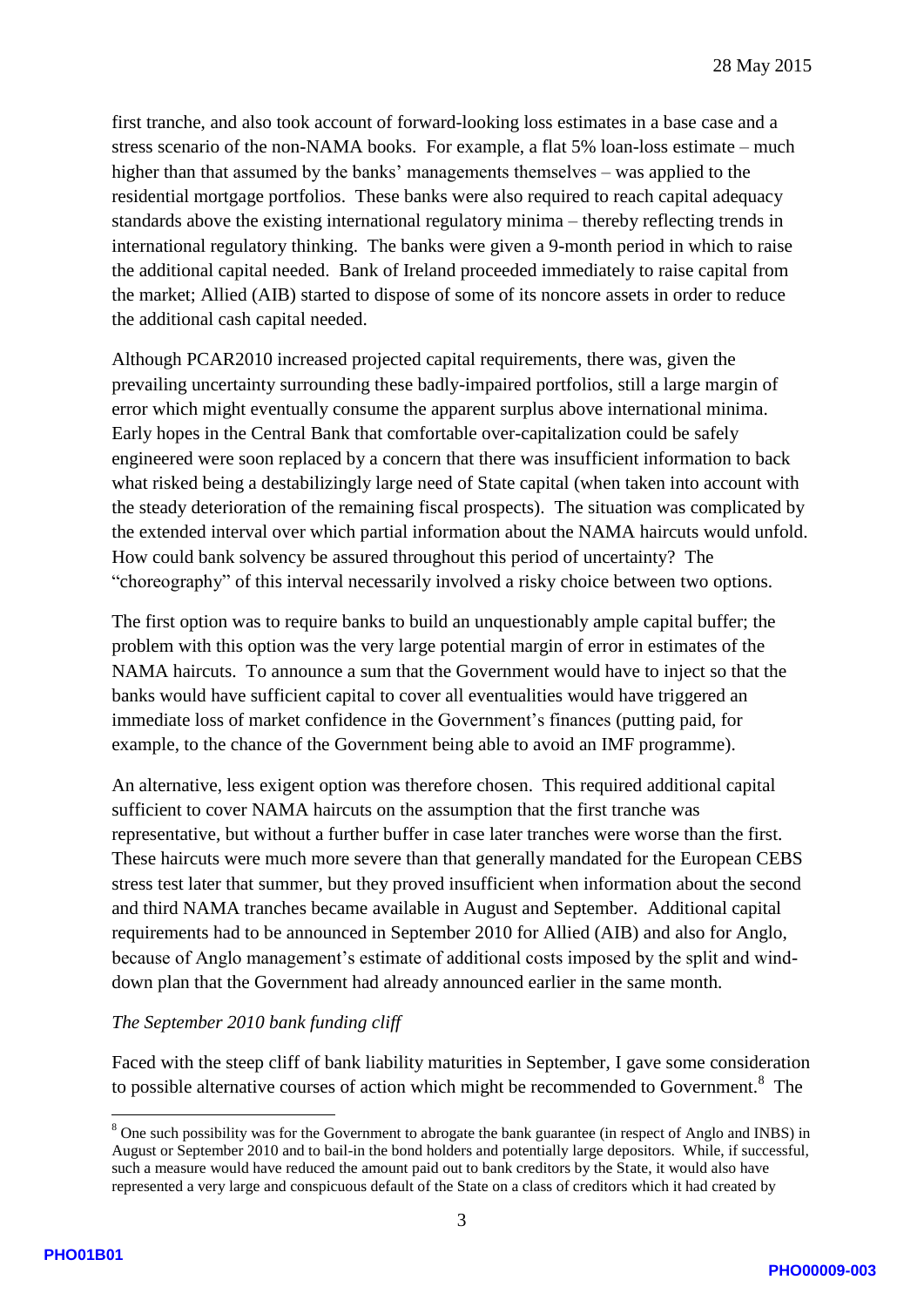only safe way forward seemed to continue to rely on ELA while also pursuing all possible steps to rebuild confidence …and recognizing that recourse to an IMF Programme would be the fall -back position.

It is important to note that the increase in ELA during September 2010 and through to the end of the year did not create a new contingent liability for the State, but merely shifted that liability from one set of creditors to another. Mar a deir an seanfhocal, "Cibé cé ólfhas 's é Domhnall a íocfhas".

## **3. Programme of assistance**

## *International assistance mooted*

By September 2010 most informed international observers began to factor in a likely need for Ireland to enter a programme of official financial assistance. The prospective rapid increase in ELA (due to the funding cliff at the end of the initial guarantee period) and the growing evidence that the Government's multi -year fiscal plan would not stabilize the debt dynamics were the main influences here. The drip -feed of news about bank recapitalization needs did not help.

Realizing that ELA that was now likely to increase considerably over the following couple of months, ECB officials increasingly looked to official borrowing by the Government as a way of getting the ELA repaid promptly. Given the additional interest burden that borrowing from the IMF or EFSF would impose, the Government was not interested in following this line of approach to dealing with the ELA.

However, the growing yield spreads on Irish Government debt made recourse to official borrowing essential to fund the rest of the Government deficit, which was also veering wider than had been projected in the Government's 2009 plan – a plan whose spending and taxation policies had been adhered to, but which had seen a wider than projected deficit largely because of the weaker than projected external demand position. The fact that there were cash balances sufficient to cover the deficit for several months did not alter this perspective.

# *The move to the EU -IMF Programme*

By the time that spreads on 10 -year bonds exceeded 500 basis points on November 4, with accelerating depositor outflows also reflecting a loss of confidence, it was clear to me that application for a programme could no longer safely be deferred. The Minister agreed to exploratory discussions with Troika officials in Brussels.

1

virtue of the guarantee and confirmed by the CIFS legislation of October 2008. It seemed doubtful whether it could even be successfully accomplished: for example, pressure from the ECB might well have resulted in any such decision having to be reversed in a way that resulted in the State resuming its obligations in regard to these liabilities while still suffering the loss of market credibility implied by a default. The inevitable funding difficulties which would ensue, both for the banks and for the sovereign, would have been regarded by European partners as having been wholly self -imposed. For such reasons, this course of action (never contemplated to my knowledge elsewhere in the Government services) was not recommended by the Central Bank.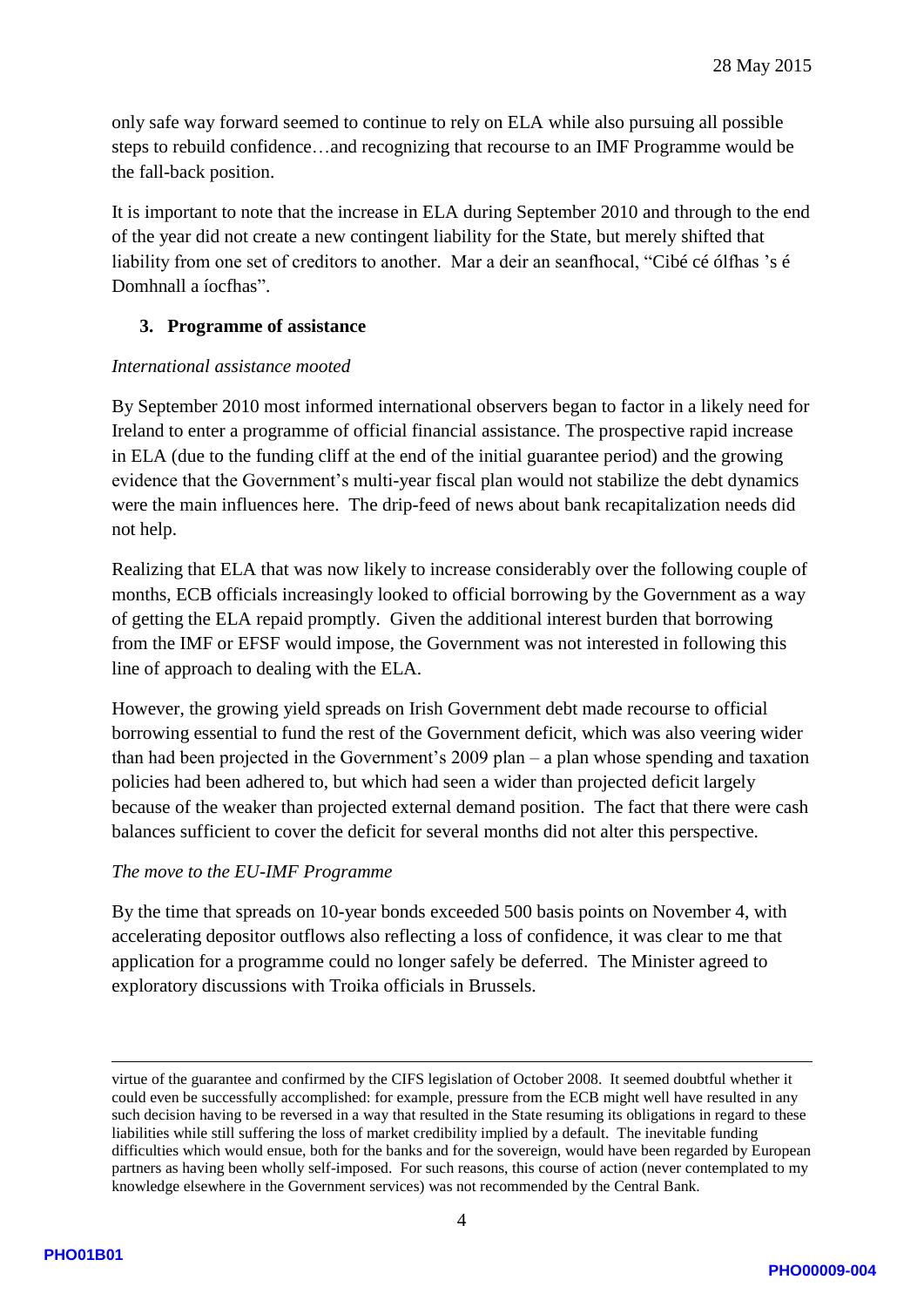Delayed until November 14 (apparently because of the need for the Troika to agree a strategy among themselves), these discussions, attended by about twenty Irish officials , confirmed that there was a basis for full negotiations on a programme which, with the approval of the Minister, began in Dublin on November 18. These meetings took place in an increasingly tense situation of national and international media speculation, market tensions (which had brought the yield on Irish Government 10-year bonds above 8 per cent)<sup>9</sup> and considerable international official alarm at the highest levels.

In an attempt to restore depositor and public confidence, I was anxious to make a credible public statement especially as depositor outflows were accelerating.<sup>10</sup> Indeed, the previous day had seen an outflow of €900 million of retail deposits – by far the largest daily figure before or since. The start of negotiations provided a basis for convincing reassurance, which was clearly needed, and I gave a radio interview to that effect on the morning of November 18 .

Meanwhile ECB officials made public and private overtures to the Irish Authorities to encourage application for a programme. Given the views of Irish officials, already preparing the ground for a programme, these overtures were behind the curve and as such can be considered at best as having been largely gratuitous. This includes the letter of the ECB President to the Minister for Finance on November 19.

## *The Programme structure*

The Programme finally agreed with the Troika largely reflected the 4 -year budgetary plan published by the Government at the outset of the negotiations. Indeed, the target date for reaching the threshold deficit level of 3 per cent of GDP was pushed back in the negotiations to 2015. But would the implied degree of "fiscal austerity" be sufficient to bring the public finances back on to a sustainable path? Here the remaining question -mark over the banking system was key. $11$ 

The Programme included the requirement for a new and much more comprehensive stress test of the banks, capitalization of the banks up to an even higher standard than before, and a programme of rapid deleveraging of the banks.

Provision was made in the Programme's financial envelope for up to  $\epsilon$ 35 billion in cash to be borrowed by the Government and injected into the banks if it proved necessary following the stress test. The Central Bank shared the view of other Irish officials that, if  $\epsilon$ 35 billion were

<sup>-&</sup>lt;br>9  $9$  Implying a significant probability of sovereign default perceived by market participants at that time.

<sup>&</sup>lt;sup>10</sup> The Minister for Finance shared this concern and, in a phone call earlier that month, had urged me to make a statement of reassurance to depositors; lacking any convincing basis for such reassurance, I demurred at that time. Indeed, as late as November 17, senior ECB officials rebuffed my suggestion that I should publicly declare that the ECB would continue to support the Irish banks.

 $11$  The discussions that took place in the margin of the Programme negotiations about possible bail-in of bank senior debt have been described by several participants (cf. Honohan, 2014b).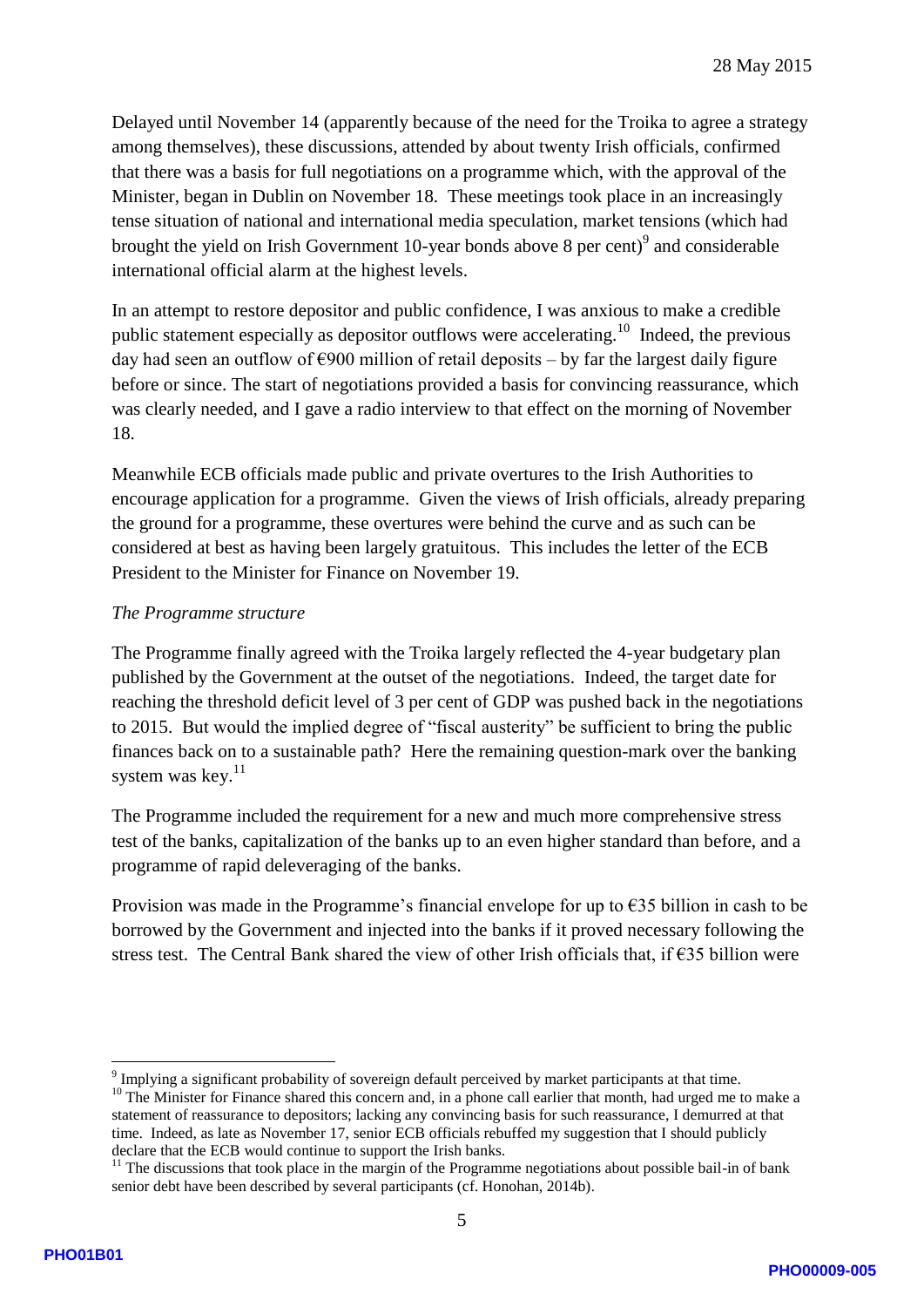really needed for that purpose, debt sustainability of the Irish government would be likely unattainable.<sup>12</sup>

Indeed, the Central Bank found the financial terms of the Programme unsatisfactory especially in regard to the high interest rates and the lack of an insurance mechanism against tail risks in the banks.<sup>13</sup> Nevertheless, having set out these concerns, I advised the Government in writing that it should proceed on the basis of the Programme, given that the alternative of struggling forward without access to market finance would have been more economically damaging. If the Programme proved unable to deliver a sustainable debt path (as seemed possible, even likely<sup>14</sup>) then it could be renegotiated. The spending and tax adjustments that would have been needed if Programme funding was not available would be much more severe. Mar a deir an seanfhocal "Ní hé lá na gaoithe lá na scolb."

### *Better financing conditions help make the Programme a success*

Fortunately, there were subsequent considerable improvements in the terms of financing, not least through the reduction in EU interest rates (from an initial level of about 5.8 per cent per annum) and lengthening of the loan maturities, and subsequently through the financial arrangements around the liquidation of IBRC.

These improvements, combined with close adherence to the budgetary targets in the following three years, allowed the Government to take the decision to exit the Programme on schedule at the end of 2013.

Despite the risks and the pressures involved at the outset, recourse to the EU -IMF loan proved to be a successful policy move for Ireland, limiting the need for fiscal austerity (because funding was made available in amounts and at costs far below what the market would have offered), and underpinning a relatively rapid return to confidence. Successive Governments' adherence to the Programme, in difficult political circumstances, helped restore Ireland's international reputation for disciplined macroeconomic management, a reputation essential for sustained recovery of employment and incomes.<sup>15</sup>

#### **4. Promissory Notes**

The origin of the PNs (for Anglo Irish Bank, INBS and EBS) has been explained in section 2 above. The PNs were created and provided to these banks in order to ensure that they complied with regulatory capital requirements. As liquidity drained from the system in the

<sup>&</sup>lt;u>.</u> <sup>12</sup> In the event, despite the Troika's insistence on higher capital standards and more rapid deleveraging of the banks, the additional capital required as a result of the aggressive PCAR2011 stress test of March 2011 was met with less than a half of the pencilled-in figure, thanks in part to the bail-in of subordinated debt holders.

<sup>&</sup>lt;sup>13</sup> This could, for example, have been alleviated through the purchase by a European entity of equity capital in the banks.

 $14$  Unable to provide the normal assurance to their decision-making bodies that the prospective debt profile was, with high probability, sustainable, the IMF staff invoked a "systemic risk waiver" that had been created only a few months earlier in the context of the Greek loan (cf. Schadler, 2013), in their recommendation that the IMF provide this large loan to Ireland.

 $15$  The effectiveness of the Programme and the initial design shortcomings are discussed at greater length in Honohan (2014a and 2015a and b) .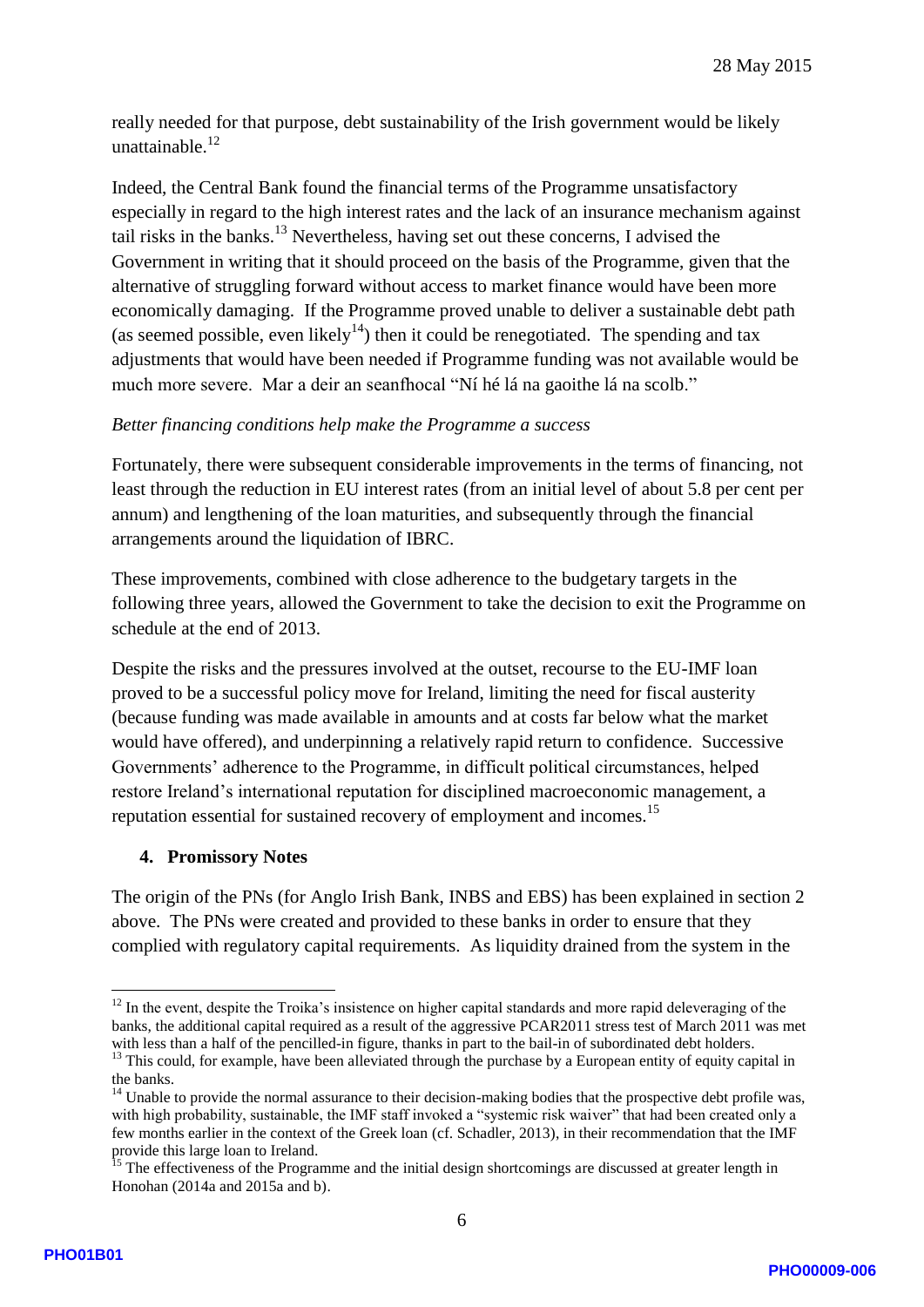last months of 2010, these PNs became part of the collateral pledged by Anglo to the Central Bank of Ireland in return for the growing amounts of ELA that were being provided.

Both before and after entry into the EU -IMF Programme, the question of finding a long -term solution for the huge stock of ELA was increasingly pressing. ECB rules specify that ELA should be short -term; but there was no obvious source of an early repayment. A cash call on the Government by the Central Bank would have clearly been highly destabilizing. Besides, the Government's contingent liability here had been assumed (as a result of the guarantee of September 2008) in the interest of financial stability and in part on the recommendation of the Central Bank. It would be strange indeed for the Central Bank to then turn , in a financially destabilising manner, on the State , which had only stepped into the situation in order to stem a financial stability problem traceable to imprudent bank lending.

Squaring this circle was very challenging, especially considering the Treaty prohibition of monetary lending to the Government (TFEU Article 123). Only if the ELA could be extinguished and replaced by some long-term financing facility could stability be protected. A variety of financial engineering approaches was suggested, but in the end, only one seemed both compliant with law and acceptable to all involved. It required a liquidation of IBRC under special legislation.<sup>16,17</sup>

After the liquidation, the Central Bank was in possession of a PN in the amount of  $E25$  billion (as well as about  $\epsilon$ 3.5bn of Government bonds and almost  $\epsilon$ 14bn of NAMA bonds, most of the latter obtained in return for the Central Bank's claim on the remaining assets of IBRC). These large acquisitions meant that the Central Bank's net financial asset holding s were well above the normal agreed ceilings.

The PN, being not freely transferable or marketable, was not an ideal instrument for the Central Bank to hold, especially considering that it would need to be disposed of. Accordingly the Central Bank had arranged, as part of the liquidation plan, to exchange the PN for marketable bonds. The Government agreed to this on the basis that the bonds to be exchanged would be very long-term and carry floating rate interest. Thus all parties were satisfied with the exchange: an end to ELA, acceptable assets on the Central Bank's books and a satisfactory improvement in the terms and conditions of Irish Government debt .

The ECB continues to monitor the disposal of the bond portfolio with a view to ensuring compliance with Article 123. These disposals are being made as quickly as possible subject

1

<sup>&</sup>lt;sup>16</sup> A different set of financial engineering ideas centred around the idea of "Tap and Swap". This would have involved exchanging the PNs for Government bonds followed by a transaction between the continuing banks and IBRC in which IBRC would receive low -yielding mortgage loans in exchange for the Government bonds. After detailed consideration no available variant of Tap and Swap was found that would yield overall net benefit to the State and therefore this was not pursued.

<sup>&</sup>lt;sup>17</sup>One of the measures pressed on the Irish authorities by the Troika was the merger of Anglo with INBS, and that of EBS with AIB. From my perspective this measure served no strategic purpose, and (although, by concentrating more of the ELA -- and far fewer deposits -- in the new entity being wound down, IBRC, it allowed some technical simplification of the subsequent liquidation) seemed a largely pointless cosmetic exercise .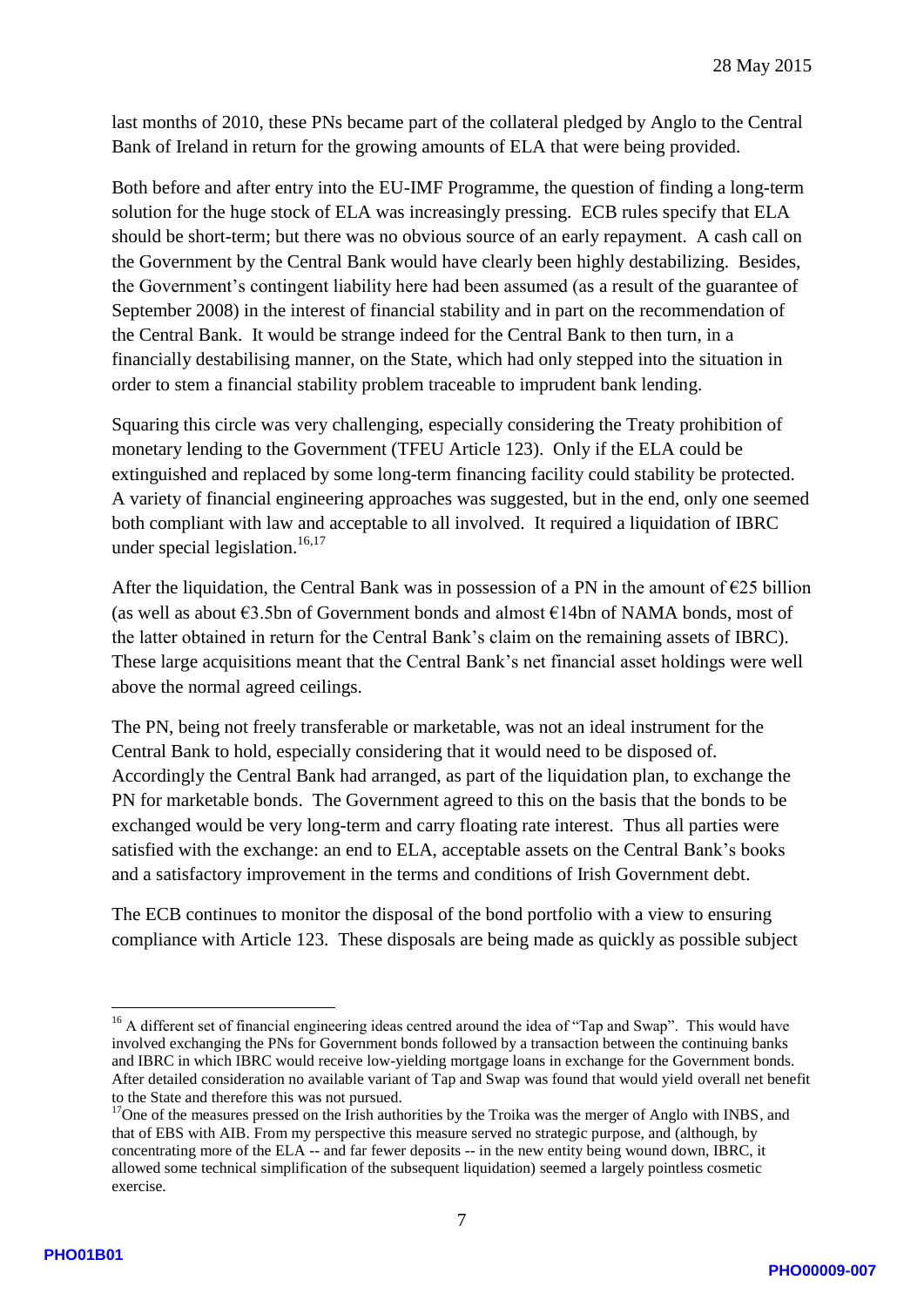to financial stability considerations, and have been running well ahead of the minimum schedule announced in February 2013.

### **5. Cost of crisis**

The question: "What was the cost of the crisis?" is far from unambiguous. Cost of what aspects? Cost to whom? Compared to what? Direct costs only or also including the indirect costs related to the wider adjustment of the economy and of the cost of borrowing? Including all gross outlays, or net of subsequent recoveries? While my earlier appearances before the Inquiry have touched on some of these questions, it is worth adding some further discussion.

- (a) *Net cost of Government assumption of banking liabilities*. With so many non performing and other questionable bank loans still awaiting cure or collection, with a block of NAMA assets still awaiting sale, and with a large part of the ownership of the banking system still in the hands of the Government, it is too soon even to have a definitive estimate of even some of the most straightforward versions of the question, namely those related to the fiscal costs of making the creditors of the banks whole. In January I provided the Inquiry with an estimate of about  $\epsilon$ 40 bn or a little less for this dimension of the costs. $^{18}$  To arrive at that figure one can take the gross fiscal outlay, of about  $664$  bn, subtract the guarantee fees paid by the banks, and the cash recoveries through sale of capital instruments, and the NTMA's estimate of the value of the remaining Government investments in the banks. An adjustment – in practice small – should also be made for the time value of money, in order to bring each outlay and receipt to a common date. This figure will change from time to time as the investments are revalued or realized. Any profit of NAMA, or from the IBRC liquidation will also serve to lower the estimate.<sup>19</sup> It is noteworthy that the net figure is about the same as the aggregate haircut on the NAMA purchases of property related loans: had there been no losses on those, the net fiscal cost of the assumption of banking liabilities would have been small. In other words, the main banks had enough pre-crisis capital ( $E28$  bn between the top two) to absorb the actual and prospective losses on residential mortgages.
- (b) *Loan losses of the banks.* This is another potential cost figure. Banks normally incur only very small loan losses. In this crisis the losses of Irish banks and foreign banks operating in Ireland greatly exceeded the figure noted under (a) insofar as they burned through all of their equity capital (thereby imposing sizable losses on private shareholders) and much of their subordinated debt. As I have already mentioned in public several times, the overall figure here is well in excess of  $\epsilon$ 100bn. (To be sure, the banks had made unsustainable profits in the boom years).

<sup>1</sup> <sup>18</sup> It is worth noting that this sum is much smaller than the total amount of fiscal belt-tightening that has occurred since the end of the boom. Comparing tax and spending policies now with those in 2008, cumulative "austerity" savings of about  $\epsilon$ 150 billion have been put in place. This sum continues to grow at close to  $\epsilon$ 30 billion per annum (cf. the chart in Honohan, 2015c) .

<sup>&</sup>lt;sup>19</sup> The large crisis and post-crisis period profits of the Central Bank ( $\epsilon$ 8 bn between 2009 and 2014) could also be considered an additional offset to the net fiscal costs.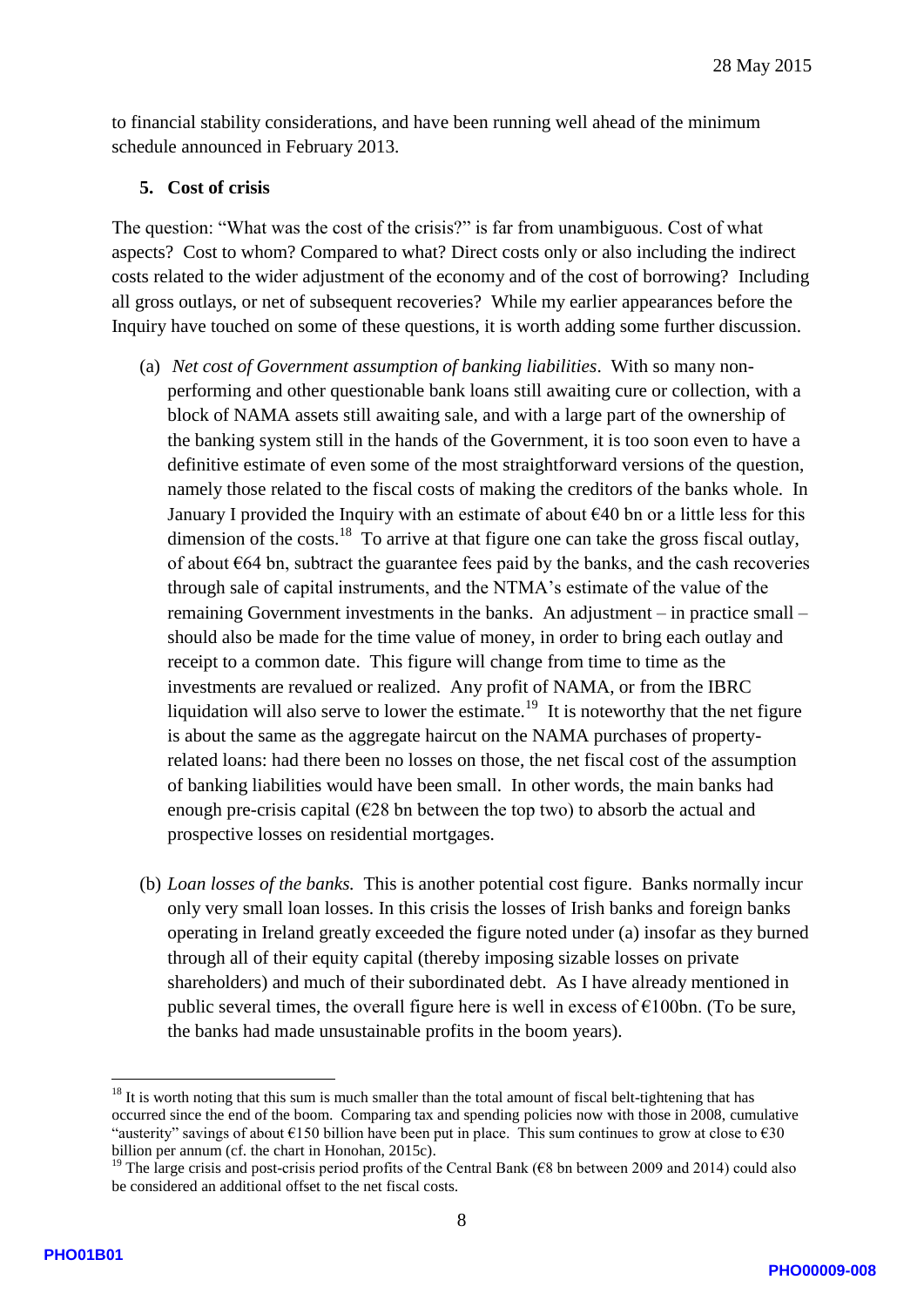- (c) *Overall economic cost to Ireland of the banking boom and bust.* Of course (a) and (b) are only partial views of the overall costs. The boom brought some transitory prosperity even to those not directly involved in construction or property; the bust threw many out of work and imposed losses on many Irish people other than those that came through the losses on bank loans. And of course a sizable part of the economic downturn 2008 -12 was not home -grown but attributable to the global financial crisis. In order to get an overall cost to Ireland of the Ireland -specific banking boom and bust we would need to model how the economy might have performed in the presence of prudent pre -crisis banking practice. A precise quantification of this is impossible, but it is clear that the net cost is well in excess of €100 billion and still growing (cf. Honohan, 2015b) .
- (d) *Cost of the guarantee decision relative to the best alternative available on the night.*  Finally we come to the least important and yet most over -analyzed question in this area, namely what was the net economic cost to Ireland imposed by the guarantee decision, relative to the best alternative available on the night. What if an alternative path had been tried, following prior consultation with EU partners during an interval covered by ELA, involving a more limited guarantee, excluding some or all existing senior bonds and subordinated debt, and in conjunction with an attempt to get agreement that Anglo and INBS bondholders would be bailed -out only on the basis of cost -sharing with EU partners? How much (in net national economic terms) might have thereby been saved. This is not a question susceptible of any precise quantification: could a cost -sharing deal have been successfully negotiated? And if not, what then? All in all, a possible net economic saving in the area of  $\epsilon$ 2- $\epsilon$ 10bn could be imagined, but surely no more than that.<sup>20</sup> If so, by September 2008, well over 90 per cent of the net economic cost to Ireland of the boom and bust had become unavoidable.

### *The other areas of the Inquiry's focus*

As mentioned, this Statement does not dwell on the other areas highlighted to me by the Inquiry, namely regulatory, supervisory and Government, and banking aspects .

The very extensive changes in regulatory and supervisory staffing, methodology and culture 2009 -2013 brought into the Central Bank have been documented in papers submitted by the Central Bank to the Inquiry. I believe that the smooth transition of the prudential aspects of Ireland's supervision of banks to the ECB's Single Supervisory Mechanism in November 2014 testifies to the credibility of the transformation that was achieved in those years.

1

 $20$ For example, the lower figure might correspond to a scenario where all attempts to get some cost-sharing failed and it was decided to go ahead nevertheless with covering all senior creditors; the higher sum might possibly have been attained if a very favourable risk-sharing deal had been negotiated. Failing that, if Anglo and INBS were put into liquidation, over  $\epsilon$ 30 billion in guarantee-related outlays might have been saved, but these fiscal savings would have been substantially offset by the wider economic disruption costs which would have been triggered and which could, to take a phrase from my 2010 Report (albeit there relating to a slightly different scenario), "have run into tens of billions of euros".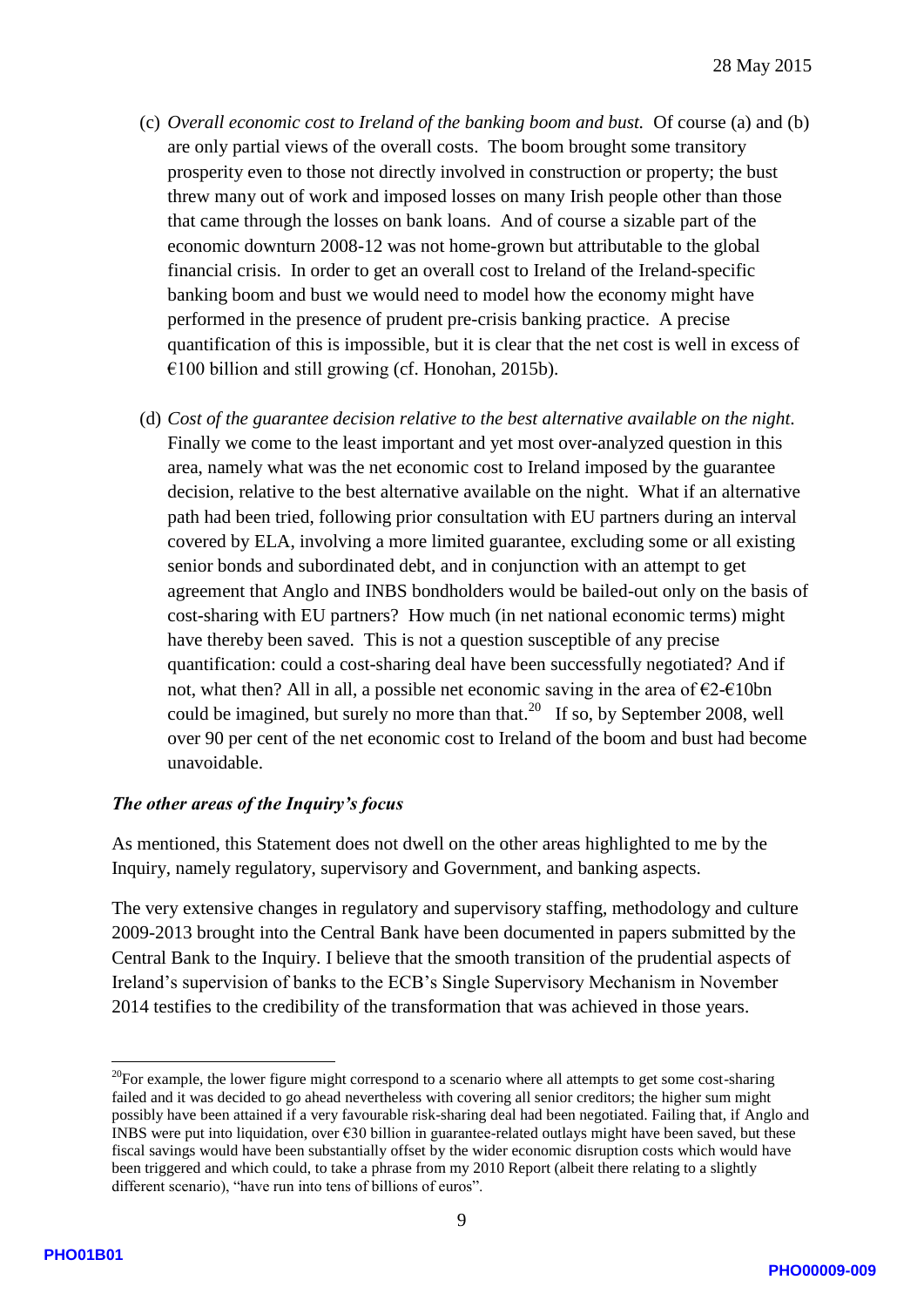On the rehabilitation and restructuring of banking in Ireland – aside from the recapitalization aspects – in the period 2009 -13, I have spoken repeatedly to Oireachtas committees about the disappointingly slow progress in dealing with non -performing loans, especially mortgage arrears. The banks have now got reasonably effective systems in place to deal with collection and restructuring on the scale needed, but they did not introduce adequate systems until chivvied by the Central Bank from late 2011. The mortgage arrears targets introduced in early 2013 simplified a quantitative assessment of progress being made by the banks. An increasing number of loan restructurings, designed to be fully sustainable , have been agreed. Compliance with the restructured payments schedule is high, though deeper restructuring would arguably increase assurance that the borrowers would not fall again into arrears and would reduce debt overhang in the economy at large. However, despite all of the efforts, including the initiation of court repossession proceedings, there is still insufficient engagement between borrower and lender in a large number of cases. The resulting lengthy delays leave the borrowers in a limbo of over -indebtedness and hamper both the borrowers' and the banks' ability to put the crisis behind them.